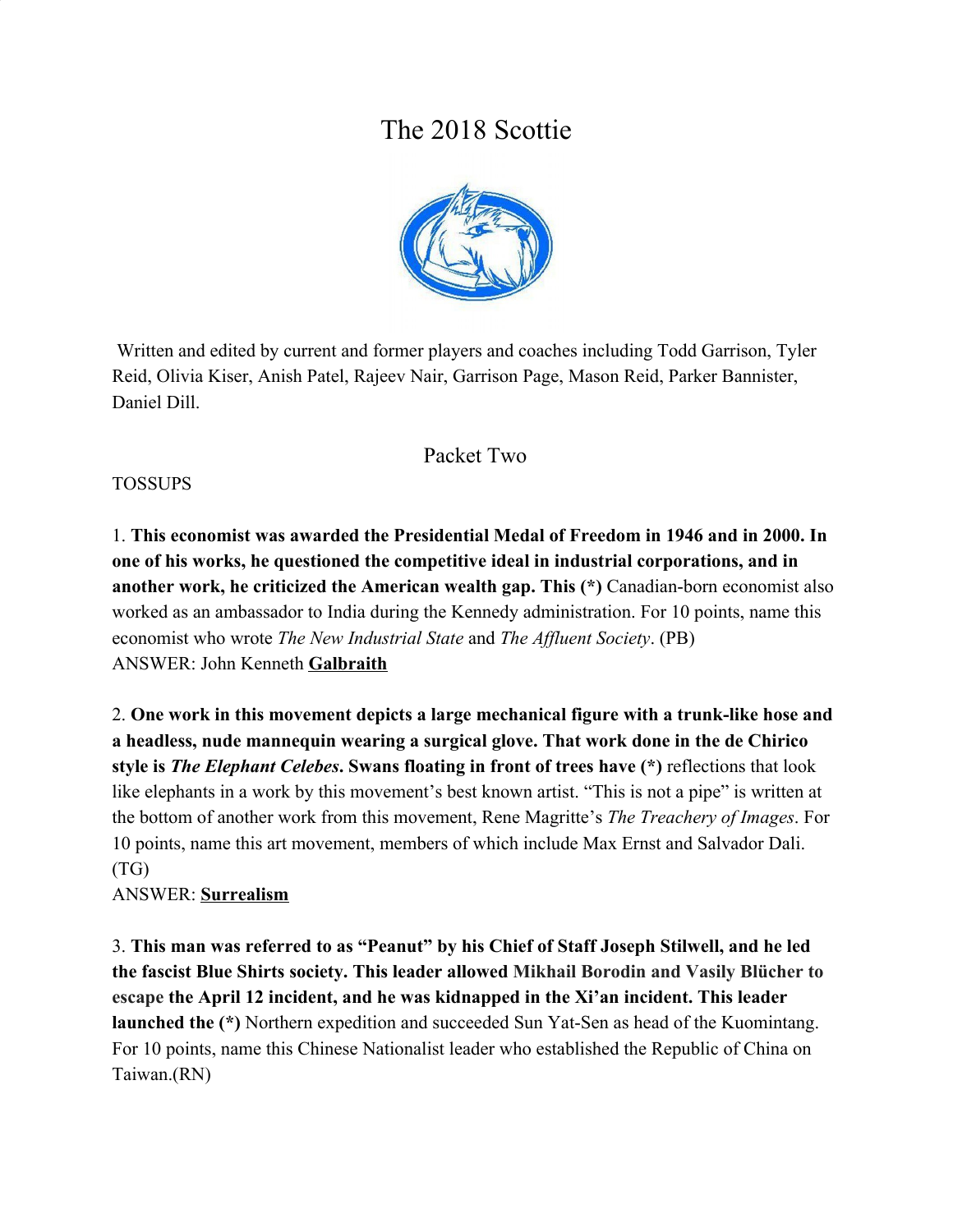ANSWER: Chiang **Kai-Shek [**accept Chiang **Chungcheng**; accept Chiang **Chiah-sheh**; accept **JIang Jieshi**]

4. **The Cotton effect is present in molecules with this property, and circular dichroism spectroscopy is used to study compounds with this property. Louis Pasteur used tartaric acid to demonstrate that racemic mixtures have this property. (\*)** Carbon atoms exhibit this property when they are bonded to four different functional groups. For 10 points, name this property possessed by enantiomers that is from the Greek for "handedness." (MR) ANSWER: **chirality**

5. **In one story by this writer, a man claims "it's eating my head" before removing a flea from his ear. Along with "Belhomme's Beast"***,* **this author wrote a short story about an officer who proclaims France is now Prussian property, prompting the prostitute (\*)** Rachel to stab him. In another of his short stories, Mathilde works for ten years to replace the title accessory, only to hear that it was made of paste. For 10 points, name this French author who wrote "Mademoiselle Fifi" and "The Necklace." (GP) ANSWER: Guy de **Maupassant**

6. **This event was preceded by bombing raids at Kunsan and was codenamed Operation Chromite. The Kimpo airstrip was a key objective in this battle which saw Marines land at Red, Blue, and Green beaches. This battle, which preceded a breakout at the (\*)** Pusan perimeter, led to the United Nations-backed victors recapturing their capital, Seoul. For 10 points, name this amphibious invasion during the Korean War planned by Douglas MacArthur.(RN) ANSWER: Battle of **Inchon**

7. **The stochastic version of these entities can be used to model a Markov chain of events. The Hadamard product can be given for these non-vector constructs if they are in the same direction, while the Kronecker product deals with the block variety of them.** Cramer's Rule uses these constructs to solve systems of linear equations, and when both dimensions of these objects have the same value, they are called square. For 10 points, name these arrays of numbers that can be transposed and have determinants. (GP) ANSWER: **matrices** [or **matrix**]

8. **A section of this work titled "Economy" describes the narrator borrowing an axe then returning it to its owner sharper than it was before. In a book by another author, T.E. Frazier invites Professor Burris to a supposedly utopian community named after this place. The speaker of this work lives in the title location for (\*)** two years, two months, and two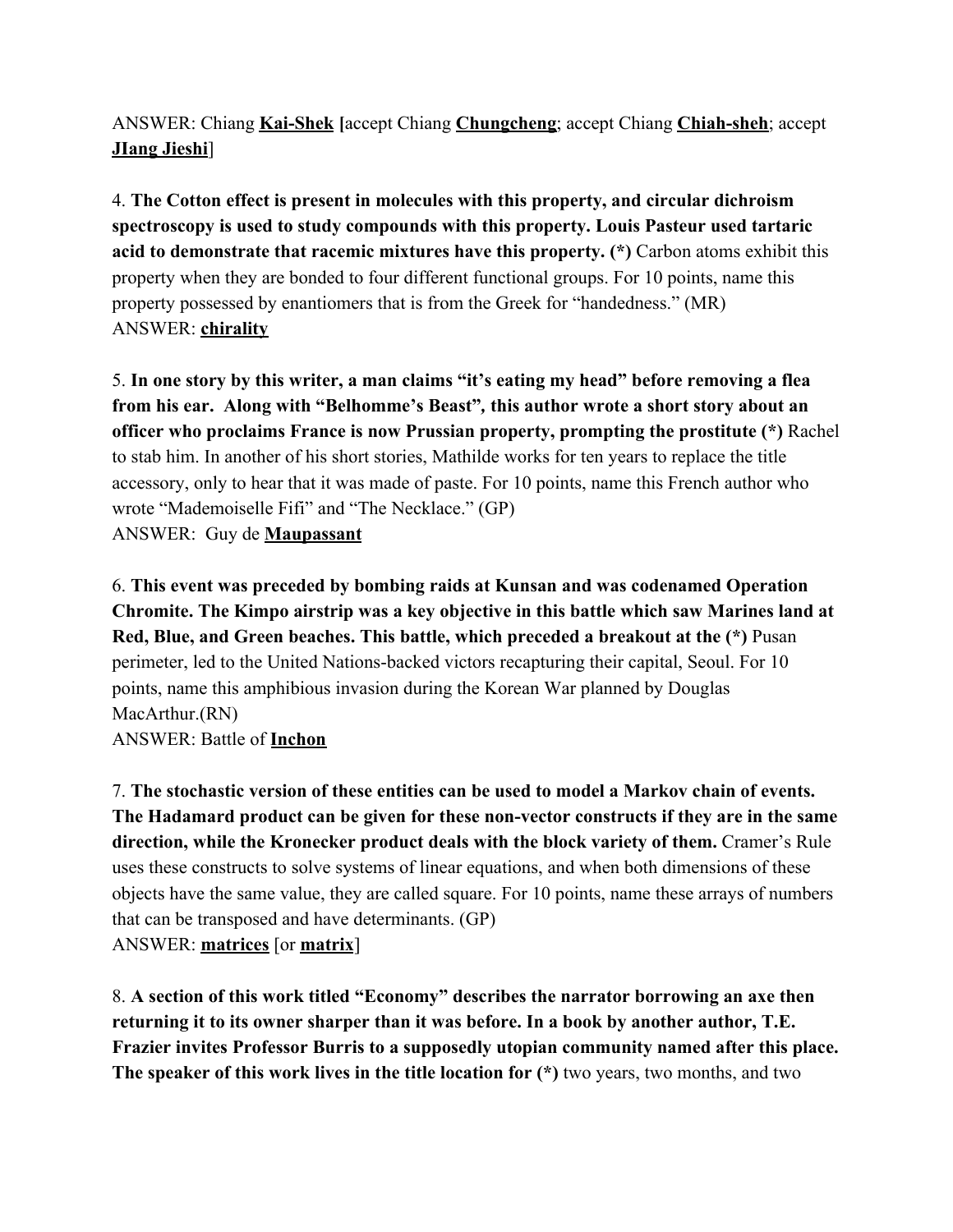days, and tries to perform various scientific experiments while living around the title pond. For 10 points, name this transcendentalist work by Henry David Thoreau. (DD) ANSWER: *Walden; or Life in the Woods*

9. **In this work's first act, one character pledges his love to Micaela after receiving a letter from his mother. This opera's title character sings "En vain pour eviter" after her fortune is read with a deck of cards. That character, who works at a cigarette factory, falls in love** with the (\*) bullfighter Escamillo and is eventually killed by Don Jose. Two of this opera's most famous arias are commonly known as the Toreador Song and Habañera. For 10 points, name this opera focusing on the title gypsy girl by Georges Bizet. (TR) ANSWER: *Carmen*

10. **It's not the lysosome, but Belgian scientist Christian de Duve discovered this organelle while studying glucagon. Zellweger syndrome is a condition which decreases the functional amount of these organelles in cells. These organelles are thought to control photorespiration levels in (\*)** leaves**,** and they contain the enzyme catalase to break down their namesake substance. For 10 points, name these organelles that break down H2O2. (MR) ANSWER: **peroxisome**

11. **Pope Alexander sanctioned a crusade against Barbastro as part of this conflict, which began with the Battle of Covadonga. The Almohads were defeated at the Battle of Las Navas de Tolosa in this conflict that came to an end following the surrender of Boabdil. (\*)** El Cid fought in this conflict which ended following the capture of Granada in 1492 by Ferdinand and Isabella. For 10 points, name this military campaign to drive out Muslim Kingdoms from Spain. (RN)

ANSWER: **Reconquista** [accept **Reconquest**; prompt on answers like "Christians driving Muslims out of Spain"]

12. **The point guard of this franchise's 1983 "fo', fo', fo'" championship team will be inducted into the Hall of Fame in September, and in the 2017-18 regular season, this team set a record by winning their final 16 games. This team's general manager** resigned in June after being accused of using burner accounts to criticize players like Joel Embiid. For 10 points, name this NBA team currently led by Ben Simmons, whose former players include Julius Irving and Allen Iverson.(TR)

ANSWER: **Philadelphia 76ers** [accept either; accept **Sixers**]

13. **This geographic feature's southern terminus lies between Lady Elliot Island and Fraser Island. The SS** *Yongala* **sank near the center of a protected area in this system, which was first sighted by Louis de Bougainville. After running aground on a shoal here, (\*)** James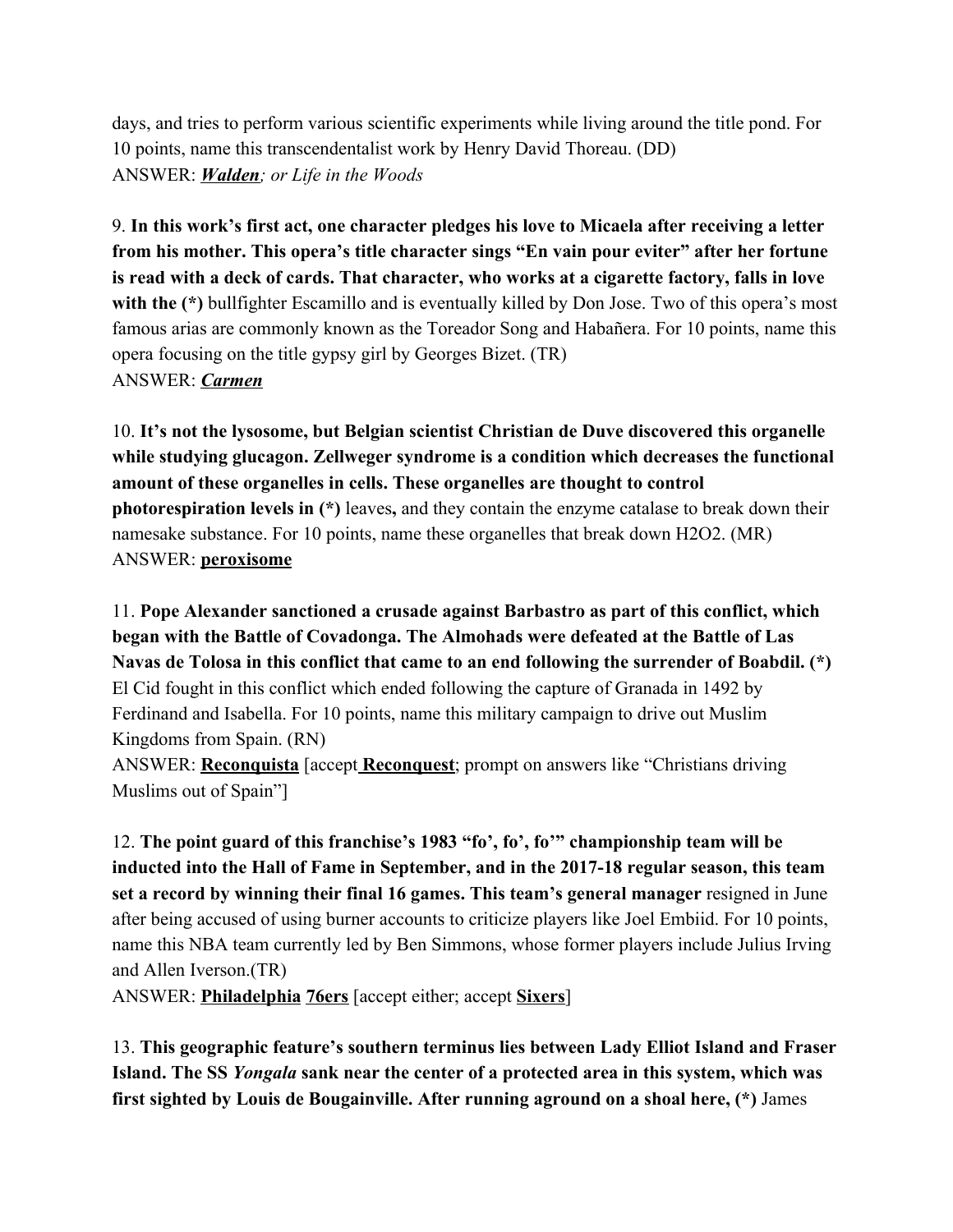Cook's first voyage was delayed. For 10 points, name this natural wonder, a large coral reef off the coast of Australia. (PB/TR) ANSWER: **Great Barrier** Reef

14. **This religion's androgynous god of blacksmiths is also the god of foxes, fertility, and intoxicating drinks. Visiting a shrine of this religion is referred to as omairi, and entrances to those shrines often have (\*)** torii gates. This religion's Imperial Regalia includes a sword, a jewel, and a mirror. Kami is the term referring to gods or spirits in, for 10 points, what majority religion of Japan? (MR) ANSWER: **Shinto**ism

15. **In** *A Midsummer Night's Dream***, Peter Quince has this vocation. In Lewis Carroll's Through the Looking-glass, Tweedledee and Tweedledum recite a poem about a Walrus and this profession. In** *The Canterbury Tales***, the Miller makes fun of a man with this trade**, **which offends the (\*)** Reeve because he had once held this profession. For 10 points, name this craft whose practitioners include Jesus. (TG) ANSWER: **carpenter**

16. **This musician recorded the** *Weatherbird Duet* **with pianist Earl Hines, and one of his greatest hits is the jazz transformation of Kurt Weill's** *Mack the Knife***. This man popularized (\*)** scat singing with his vocals on songs like "Heebie Jeebies," which he recorded with his Hot 5. For 10 points, name this Jazz trumpeter nicknamed "Satchmo," the singer of "Hello, Dolly" and "What a Wonderful World." (RN) ANSWER: Louis **Armstrong**

17. **This character defeated the Copper Knight to acquire his home of Joyous Guard, which was once known as Dolorous Guard. This man acquired his nickname by jumping into a vehicle to save a queen who had been (\*)** kidnapped by Meleagant. This man went on a quest for the Holy Grail with his son Percival. For 10 points, name this strongest knight of the Round Table, who had an affair with Guenevere. (MR) ANSWER: Sir **Lancelot** du Lac [Prompt on "Knight of the Cart"]

18. **Four ships that survived and escaped this battle were captured by Sir Richard Strachan at the Battle of Cape Ortegal. Cuthbert Collingwood commanded the second column which attacked the rear of Pierre de Villeneuve's fleet in this battle which took place off the coast of (\*)** Cadiz. The victorious commander at this battle famously said, "England expects that every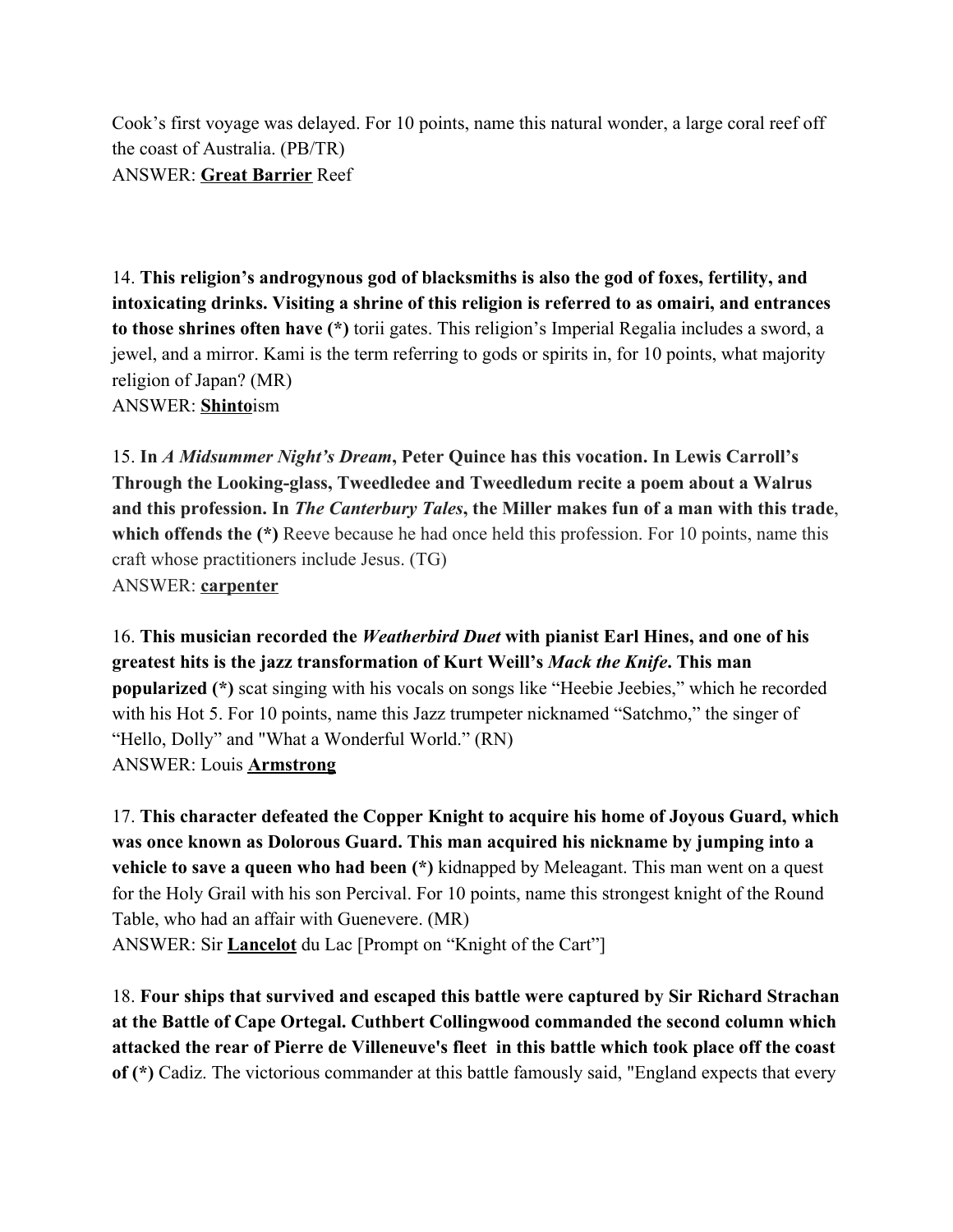man will do his duty," before being shot by a French sniper. For 10 points, Horatio Nelson led the British to this naval victory over Napoleonic forces. (RN) ANSWER: Battle of **Trafalgar**

19. **In one work by this writer, Spooner claims to be the man drowning in another character's dream. In another play by this author, Kate claims "I remember you dead" to a former roommate who used to steal her undergarments. Stanley Webber**, **a former (\*)** piano player, has the title event ruined by Goldberg and McCann in one of this playwright's most famous works. For 10 points, name this author of *The Birthday Party,* who also created the hitmen Ben and Gus in *The Dumbwaiter.* (GP) ANSWER: Harold **Pinter**

20. **This particle's namesake emission was first observed in the isotope cobalt-53. This particle makes up nearly ninety percent of cosmic rays and is used in the most common type of NMR. This particle's predicted half-life is around ten to the (\*)** thirty-two power years, and this particle becomes a neutron in beta minus decay. For 10 points, name this particle, composed of two up quarks and one down quark, which provides the positive charge in the nucleus. (GP)

ANSWER: **proton**s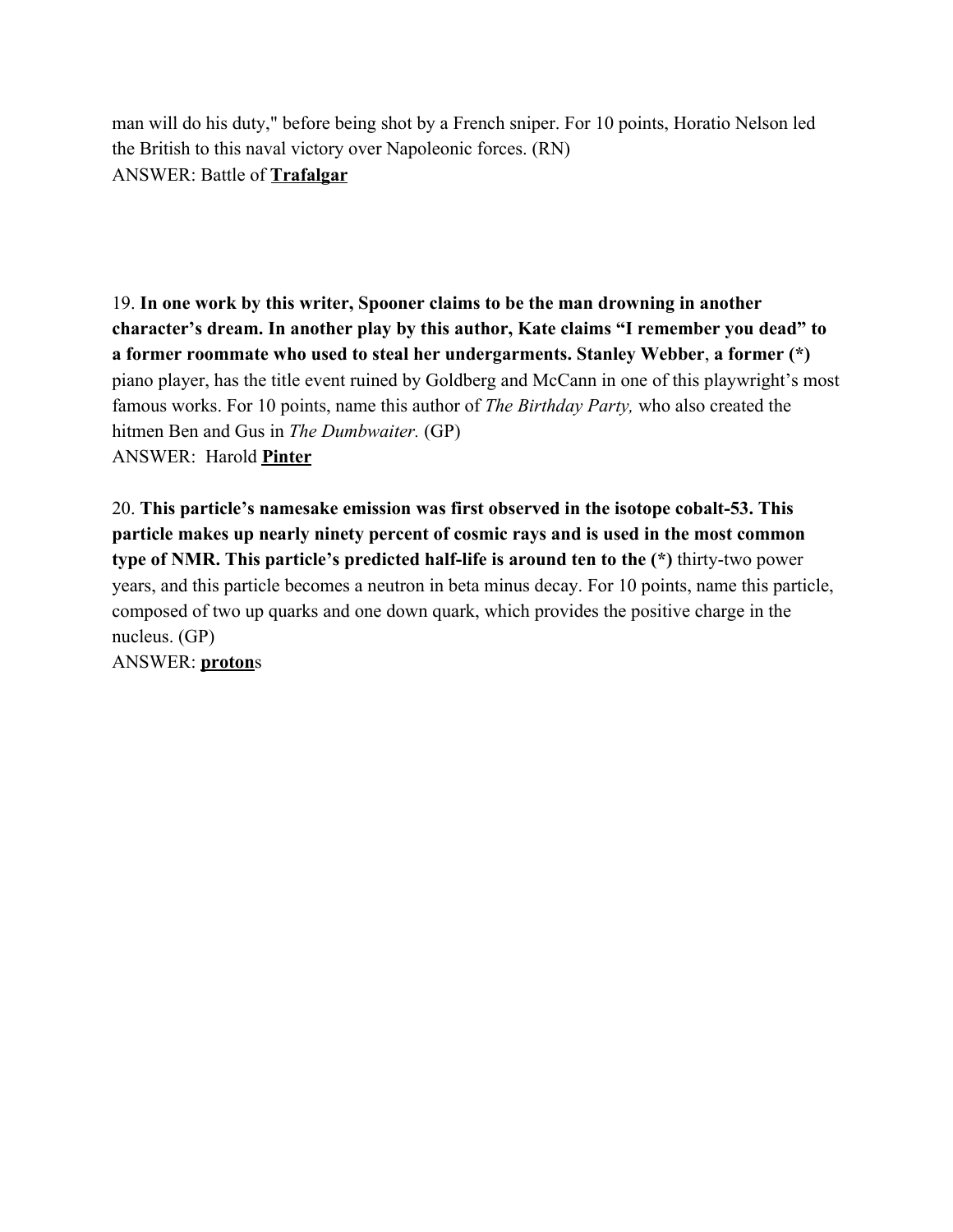#### BONUSES

1. Characters search for a rocket with the serial number 00000 in one novel by this author. For 10 points each:

[10] That novel, *Gravity's Rainbow*, is by this reclusive author of *V..*

#### ANSWER: Thomas **Pynchon**

[10] This other novel by Pynchon centers on Oedipa Maas' obsession with the secret Tristero organization. It ends with Oedipa at an auction, interested in rare stamps.

### ANSWER: *The Crying of Lot 49*

[10] This 2009 Pynchon novel focuses on Doc Sportello's investigation of the real-estate developer Wolfmann and the mysterious Golden Fang.

#### ANSWER: *Inherent Vice*

2. This metal is the third most abundant on earth and the most common metal in the human body. For 10 points each: (AP)

[10] Name this metal, found in aragonite. It is a major component of limestone along with carbonate.

#### ANSWER: **Calcium**

[10] The calcium based minerals of calcite and dolomite form this metamorphic rock that is most commonly used as a building material

#### ANSWER: **Marble**

[10] Calcium and this element are commonly alloyed for use in car batteries and casting. This element has the Latin name plumbum.

# ANSWER: **Lead**

3. For 10 points each, answer the following about a conflict that took place roughly between 1969 and 1997. (TG)

[10] This conflict's participants included nationalist groups like the IRA and loyalist groups like the Ulster Volunteer Force.

# ANSWER: the **Troubles** [accept **Northern Ireland** conflict]

[10] This significant event during the troubles took place on January 30th, 1972 in Derry when the British Army shot and killed 13 men at an anti-internment rally.

# ANSWER: "**Bloody Sunday**"

[10] Most consider the Troubles to have ended with this 1998 accord.

ANSWER: The **Good Friday Agreement** [accept **Belfast Agreement**]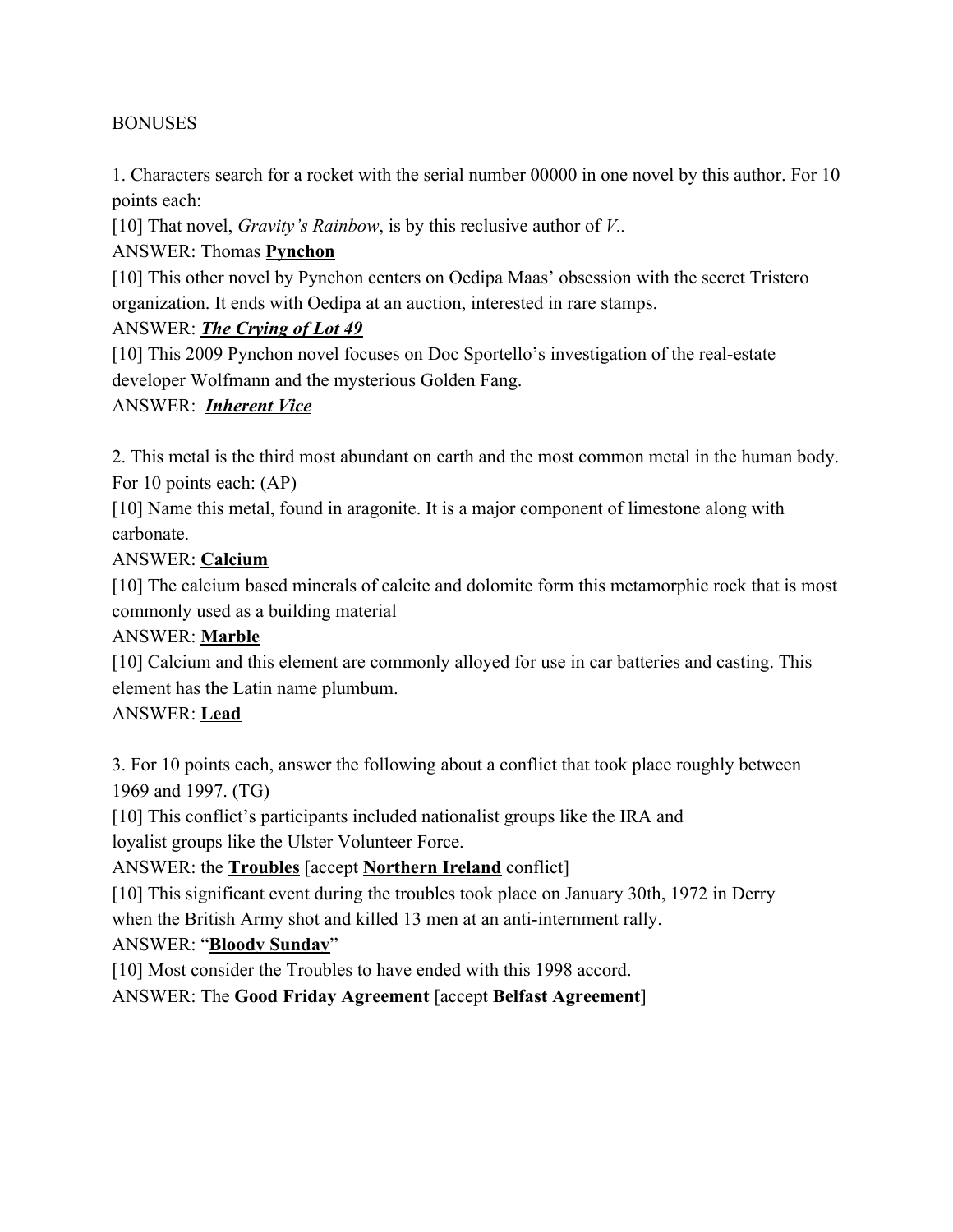4. Officially dedicated "to the American People" and clad in stainless steel, this is the tallest man-made monument in the Western Hemisphere. For 10 points each: (MP)

[10] Name this centerpiece of the Jefferson National Expansion Memorial in St. Louis, Missouri. ANSWER: The **Gateway Arch**

[10] This furniture designer and architect of the Gateway Arch is known for his neo-futuristic style.

# ANSWER: Eero **Saarinen**

[10] Saarinen also designed this landmark in JFK airport in New York. This building opened in 1962 and is famous for its wing-shaped roof over the main terminal.

ANSWER: **TWA Flight Center** [or **Trans World Flight Center**]

5. In this book, the author concludes that "men forget more easily the death of their father than the loss of their patrimony." For 10 points each: (OK)

[10] Name this political treatise which also claims "it is far safer to be feared than loved." It is the most famous work of Niccolo Machiavelli.

# ANSWER: *The Prince*

[10] Machiavelli also wrote this treatise, which should not be confused with the work of the same name by Sun Tzu.

# ANSWER: *The Art of War*

[10] Machiavelli also wrote fictional works, including the play *The Girl From Andros*, which is based on a work by this Roman playwright who began writing while a slave.

# ANSWER: **Terence**

6. In one creation myth from this culture, the Feathered Serpent and other gods were dissatisfied with their first attempts to create humans as mud people and reed people. For 10 points each. (TG)

[10] The final successful attempt to create these people employed white and yellow maize. ANSWER: The **Maya**ns

[10] The story of the Maya is chronicled in this work that means "Book of the Community". ANSWER: The **Popul Vuh**

[10] Xbalanque and Hunahpu, the Hero Twins of the Maya, played ball games against the gods in this Mayan underworld.

# ANSWER: **Xibalba**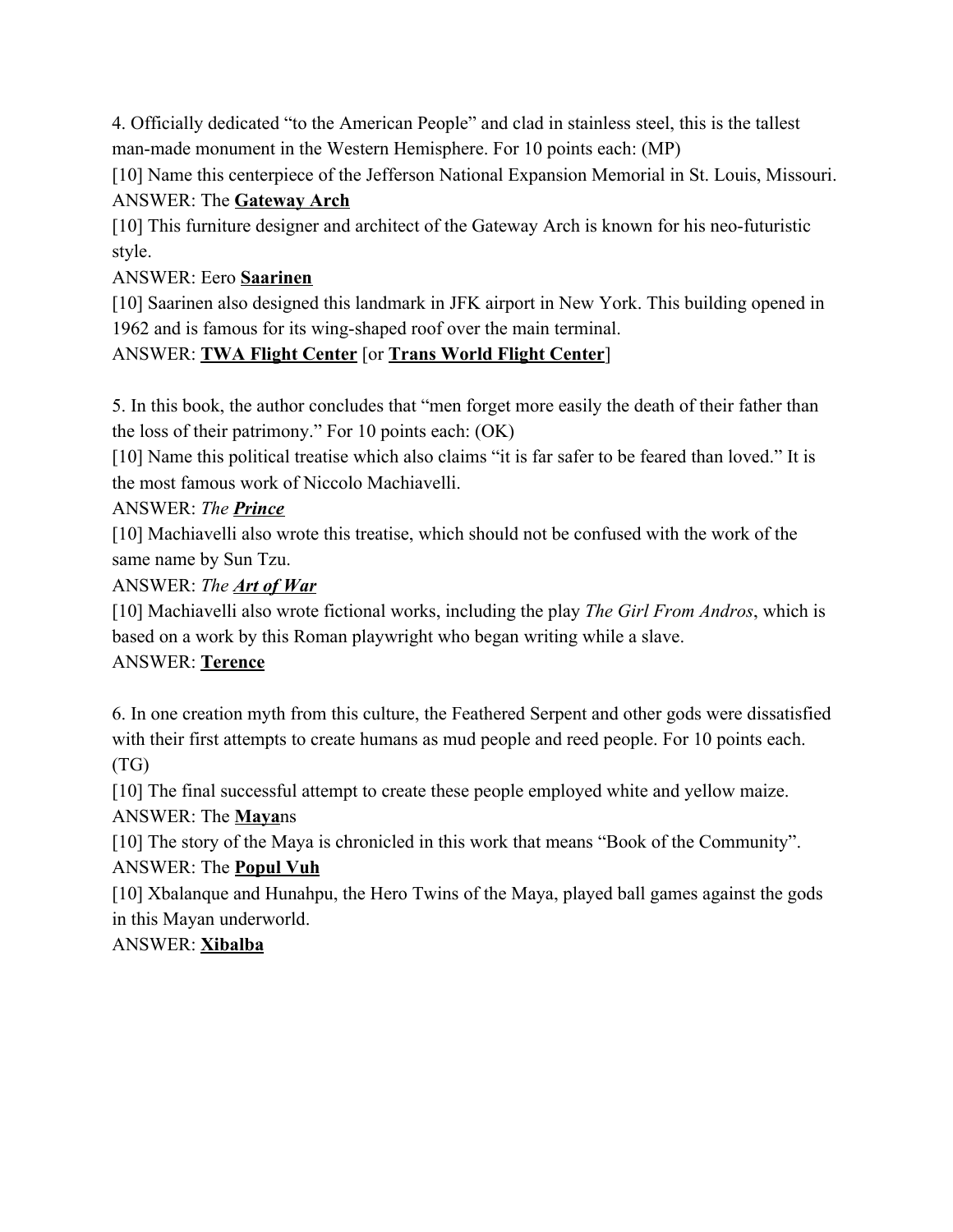7. Determining whether a function is even or odd is determining what type of [this] property a function has. For 10 points each: (TG)

[10] This property occurs when there is correspondence in size, shape, and relative position of parts on opposite sides of a dividing line or about a center or axis.

ANSWER: **symmetry**

[10] A function has even symmetry when its graph is symmetric to this axis on the Cartesian coordinate plane.

ANSWER: **y**- axis symmetry

[10] An organism has this type of symmetry if the left and right sides of the organism can be divided into mirror images of each other.

ANSWER: **bilateral** symmetry

8. Answer the following about Henry Ford. For 10 points each: (RN)

[10] Ford used the Assembly line system to mass produce this affordable car in 1908. Ford once said it could be purchased in "any color so long as it is black."

# ANSWER: **Model T**

[10] Ford blamed World War I on the Jews and published numerous other anti-semitic remarks in a newspaper he published named after this Michigan city.

# ANSWER: **Dearborn** (Independent)

[10] Ford and his company lost support following this clash between Ford Motor security and members of the U.A.W.

ANSWER: Battle of the **Overpass**

9. When air temperature is at 20 degrees celsius, this value is approximately 343 meters per second. For 10 points each: (MR)

[10] Name this value. When it is exceeded, a sonic boom is produced.

# ANSWER: **speed of sound**

[10] In this type of medium, the speed of sound is only dependent on temperature and composition. A constant named for this type of substance is symbolized by a capital R. ANSWER: **ideal gas**

[10] William Derham used a shotgun blast and several local landmarks to first accurately measure the speed of sound. He used this method for calculation, which involves using two known points to find an unknown.

# ANSWER: **triangulation**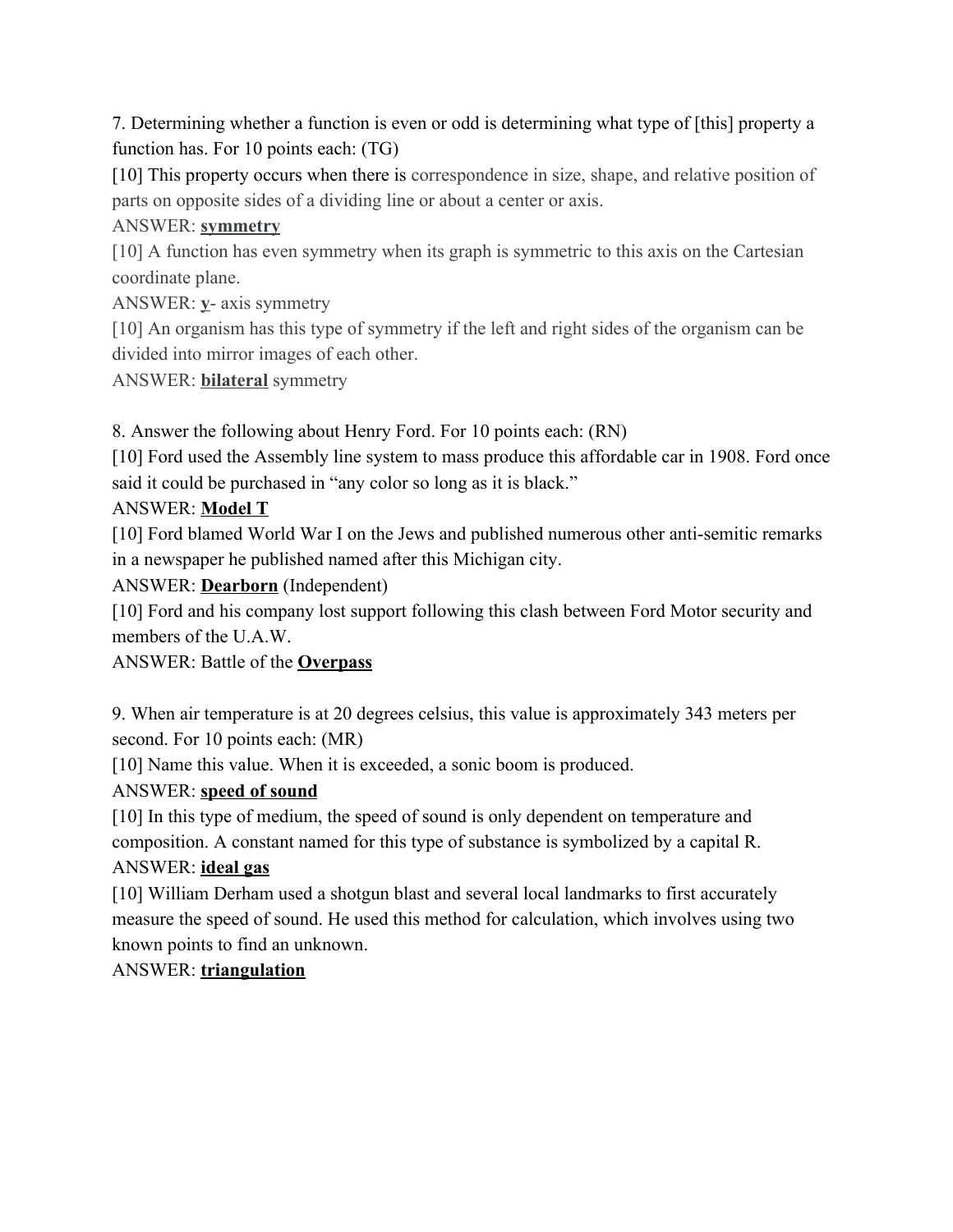10. This 700 verse epic in Sanskrit features a prince and his charioteer. For 10 points each: (DD) [10] Name this work in which Lord Krishna lectures Prince Arjuna on his duty as a warrior.

ANSWER: the *Bhagavad-gita* [prompt on "Mahabarata"]

[10] The Bhagavad-gita is part of this larger work about a war between the Pandava and Kaurava princes.

### ANSWER: the *Mahabarata*

[10] The *Mahabharata* is believed to have been written by this sage, who is also attributed with compiling the Puranas.

# ANSWER: **Vyasa**

11. This program was ostensibly intended to help rebuild European economies after WWII,

although it was also intended to try to stop the spread of communism. For 10 points each: (OK) [10] Name this program, named after the Secretary of State, that provided money to Western European countries.

# ANSWER: **Marshall Plan** [accept **European Recovery Program** or **ERP**]

[10] Post WWII tensions continued to mount in Europe, with one of the earliest incidents being the Soviet blockade of the Western half of this German city.

### ANSWER: **Berlin**

[10] By 1946, ideological boundaries in Europe had become firmly drawn, which led Winston Churchill to use this term to describe the division of Europe.

#### ANSWER: **Iron Curtain**

12. This modern day nation contains the geographic region of Karoo, which borders the Great Escarpment. For 10 points each: (AP)

[10] Name this nation that also contains the regions of the Bushveld and the Kalahari.

# ANSWER: **South Africa**

[10] South Africa has no official capital, instead it has divided its three branches of government among three cities. Cape Town is home to Parliament, Bloemfontein hosts the Supreme Court, and this city is home to the Cabinet and President.

# ANSWER: **Pretoria**

[10] South Africa borders this landlocked nation, which notably changed its official name in 2018.

ANSWER: **eSwatini** [accept **Swaziland**]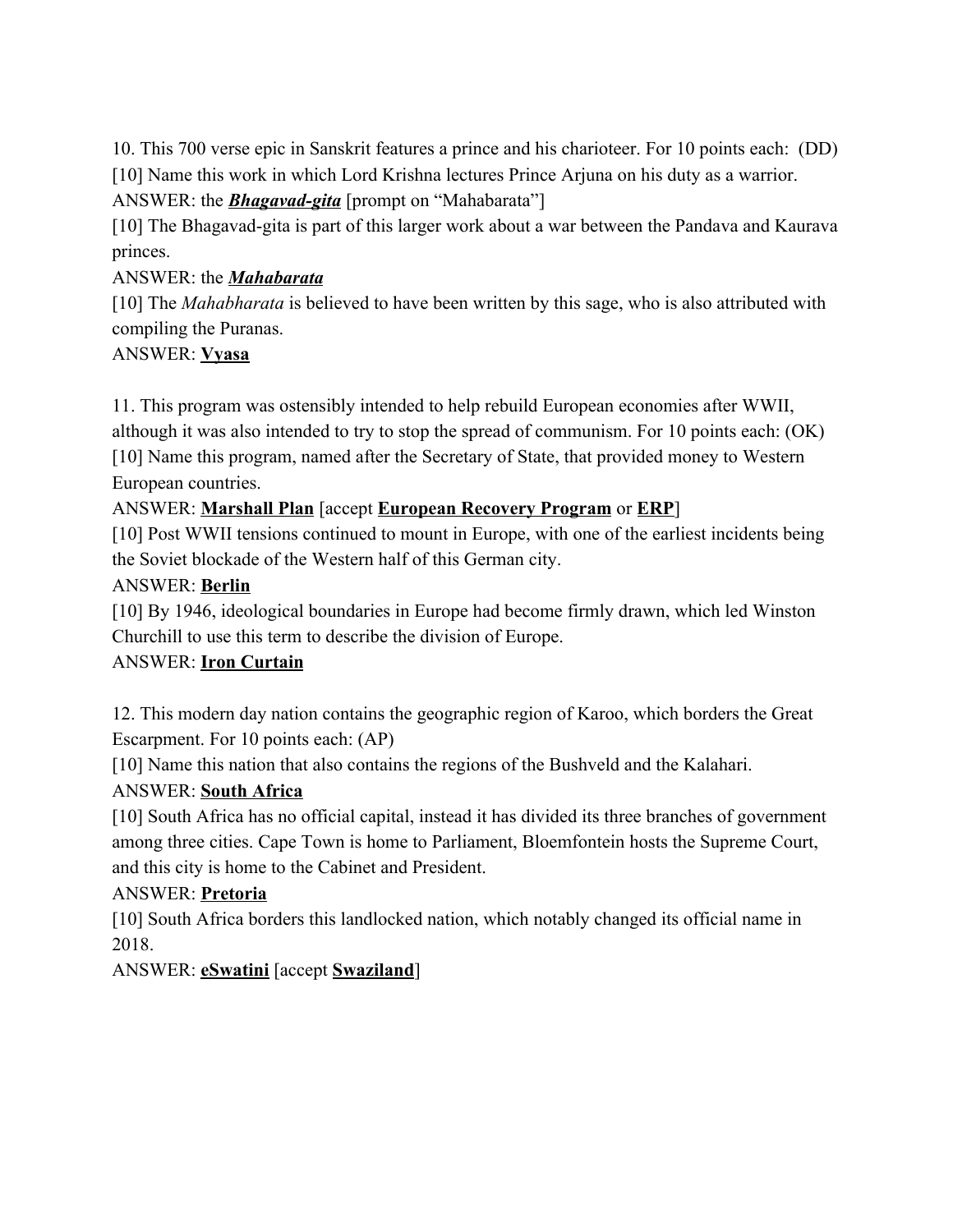13. Practitioners of this faith believe that sickness can be healed by prayer because it is actually an illusion. For 10 points each: (TG)

[10] Name this religion founded in 19th Century New England by the author of this religion's namesake Journal, Herald, and Monitor.

### ANSWER: **Christian Science**

[10] The founder of Christian Science was this woman who studied with the healer Phineas Quimby from Maine.

ANSWER: Mary Baker **Eddy**

[10] The first edition of this work of Eddy was published in 1875 and is the primary source of Christian Science beliefs.

ANSWER: *Science and Health (with Key to the Scriptures)*

14. The mythology of this poet centers around the fall of Albion, and he is well known for the illustrations he created for his own poems. For 10 points each: (OK)

[10] Name this poet who is best known for his collection *Songs of Innocence and Experience.* ANSWER: William **Blake**

[10] Blake's most famous individual poem is probably this one, in which the titular animal has a "fearful symmetry".

ANSWER: "**The Tyger**"

[10] This attribute partially titles illustrations Blake created for the Book of Revelation. A woman clothed in this attribute is pictured with the Great Red Dragon.

ANSWER: the **Sun**

15. On July 1st of 2018, this man became the President Elect of Mexico. For 10 points each: (TG)

[10] Name this man, often called AMLO, who ran as part of a political coalition named "Together We Will Make History."

ANSWER: Andrés Manuel López **Obrador**

[10] Obrador has been a critic of this agreement between Mexico, the United States, and Canada. He argued that its renegotiation should be delayed until after the election.

ANSWER: **NAFTA** [or **North American Free Trade Agreement]**

[10] Outgoing President Enrique Peña Nieto was a member of this political party. This party held power in Mexico for over seventy years in the 20th century.

ANSWER: **PRI** [or **Institutional Revolutionary Party]**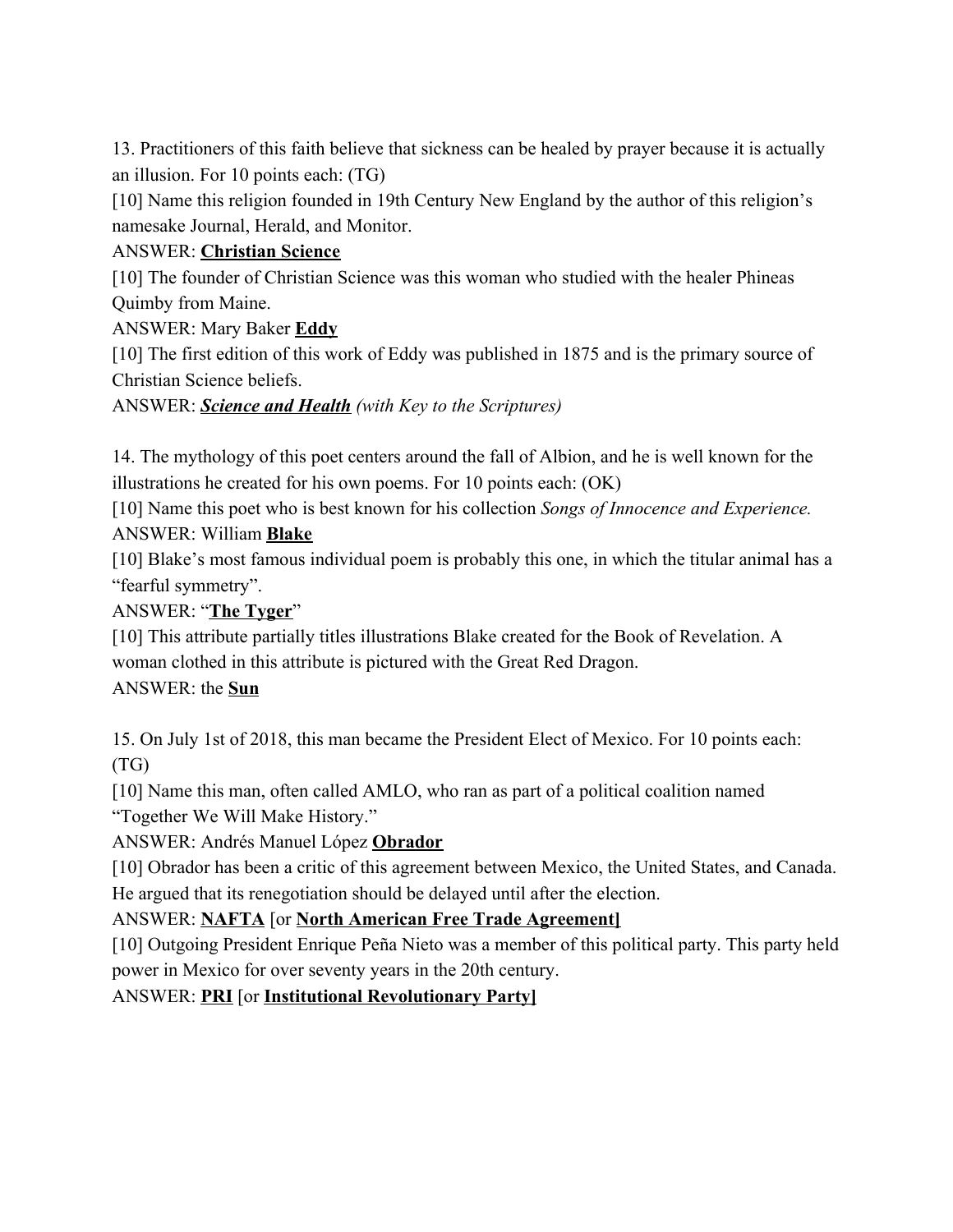16. For 10 points each, answer these questions about the "Dean of American Composers." (PB) [10] The "Dean of American Composers" was this man. His lesser-known works include *The Tender Land* and *Grohg*.

# ANSWER: Aaron **Copland**

[10] Copland's *Fanfare for* [this kind of] man was inspired by Vice President Henry A. Wallace's speech proclaiming *The Century of* [this kind of] man.

# ANSWER: **common**

[10] This Copland ballet won the Pulitzer Prize for Music in 1945. It contains variations on the hymn *Simple Gifts*.

# ANSWER: *Appalachian Spring*

17. These structures are made up of proteins called protomers, and are often icosahedral in shape. For 10 points each: (MR)

[10] Name this protein shell of a virus that encloses the genetic material.

# ANSWER: **capsid**

[10] The genetic material of viruses is either the single stranded RNA, or this double stranded nucleic acid.

# ANSWER: **DNA** [or **deoxyribonucleic acid**]

[10] These pathogens are the smallest infectious agents known, and consist of RNA without a protein coat.

# ANSWER: **viroid**

18. As a result of unrealistic rubber quotas in this polity, villages would attack each other to gather hands to give to colonial officials. For 10 points each:(OK)

[10] Name this polity, which was supposedly used for humanitarian and philanthropic work by its owner.

# ANSWER: **Congo Free State** [accept **Belgian Congo**]

[10] The Congo Free State was the personal property of this ruler of Belgium, who was forced to give control of it to the Belgian government in 1908.

# ANSWER: **Leopold II** [or **Léopold Louis Philippe Marie Victor**; or **Leopold Lodewijk Filips Maria Victor**; prompt on "Leopold"]

[10] This British explorer was hired by Leopold to help map the Congo Free State. Supposedly, when meeting another explorer, this man said "Dr. Livingstone, I presume."

ANSWER: Henry Morton **Stanley**